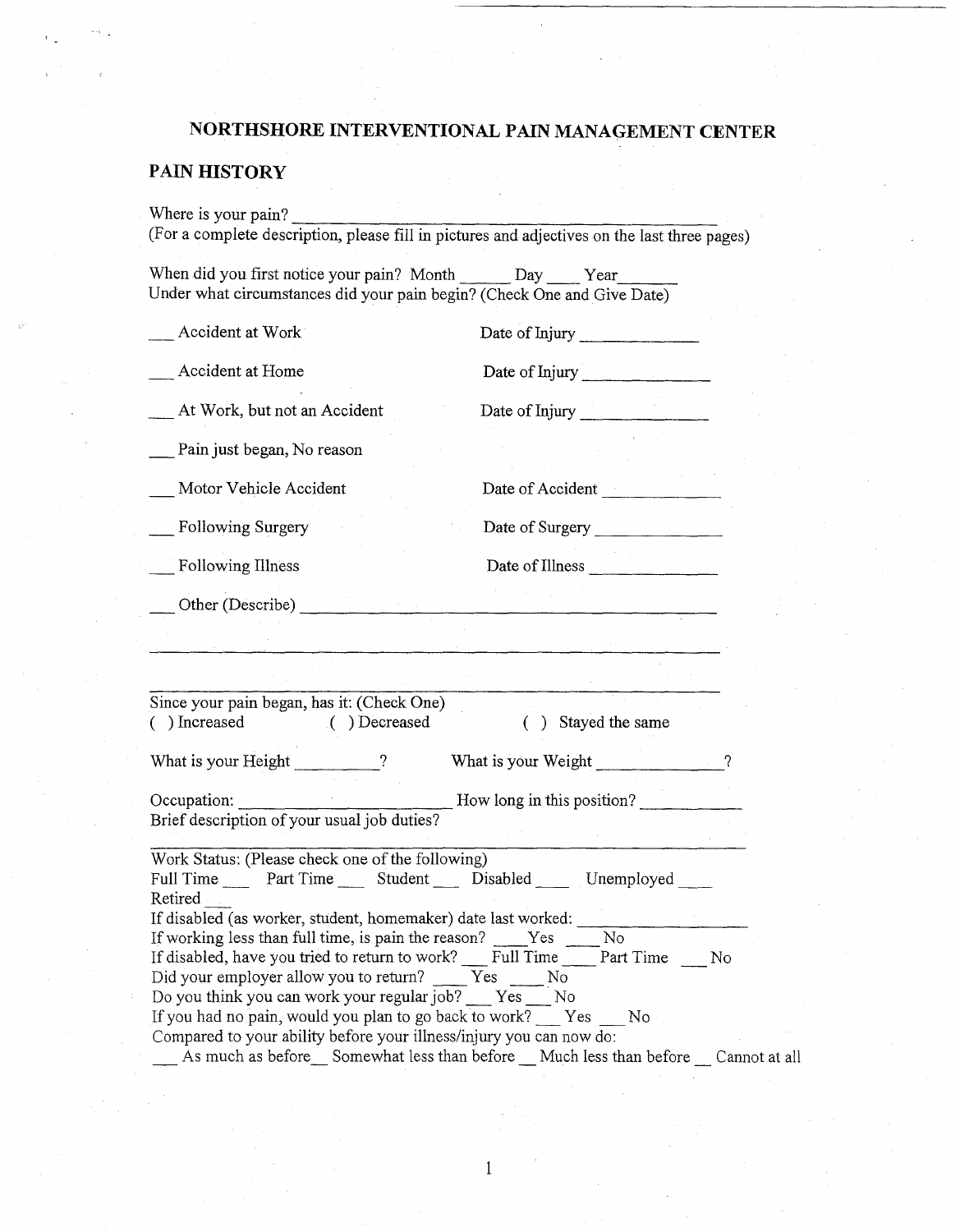## **PAIN HISTORY**

| Previous treatments for your pain<br>(Please check one and specify name of facility or doctor)                                                                            |                               | Yes |           | No                   |          |
|---------------------------------------------------------------------------------------------------------------------------------------------------------------------------|-------------------------------|-----|-----------|----------------------|----------|
| Traction                                                                                                                                                                  |                               |     |           |                      |          |
| <b>TENS Unit</b>                                                                                                                                                          |                               |     |           |                      |          |
| Occupational/Physical Therapy                                                                                                                                             |                               |     |           |                      |          |
| Biofeedback                                                                                                                                                               |                               |     |           |                      |          |
| Hypnosis                                                                                                                                                                  |                               |     |           |                      |          |
| Counseling (Psychotherapy)                                                                                                                                                |                               |     |           |                      |          |
| Chiropractor                                                                                                                                                              |                               |     |           |                      |          |
| Acupuncture                                                                                                                                                               |                               |     |           |                      |          |
| Osteopathic Treatment                                                                                                                                                     |                               |     |           |                      |          |
| Heat Therapy                                                                                                                                                              |                               |     |           |                      |          |
| Do you take prescribed medication? (Check One) ______ Yes<br>Please list all medication name, dosage, and how many times per day:                                         |                               |     |           | No                   |          |
|                                                                                                                                                                           |                               |     |           |                      |          |
| Are you taking any over the counter medications that your doctor did not prescribe?<br>(aspirin/ibuprofen or other)? (Check One) ____ Yes ____ No<br>If yes, please list: |                               |     |           |                      |          |
|                                                                                                                                                                           |                               |     |           |                      |          |
| Name of Pharmacy used and phone number<br><b>FAMILY HISTORY</b>                                                                                                           |                               |     |           |                      |          |
| Cancer (any type)<br>Alcoholism                                                                                                                                           | Cardiac Disease<br>Drug Abuse |     | Arthritis | Psychiatric Disorder | Diabetes |

 $\overline{2}$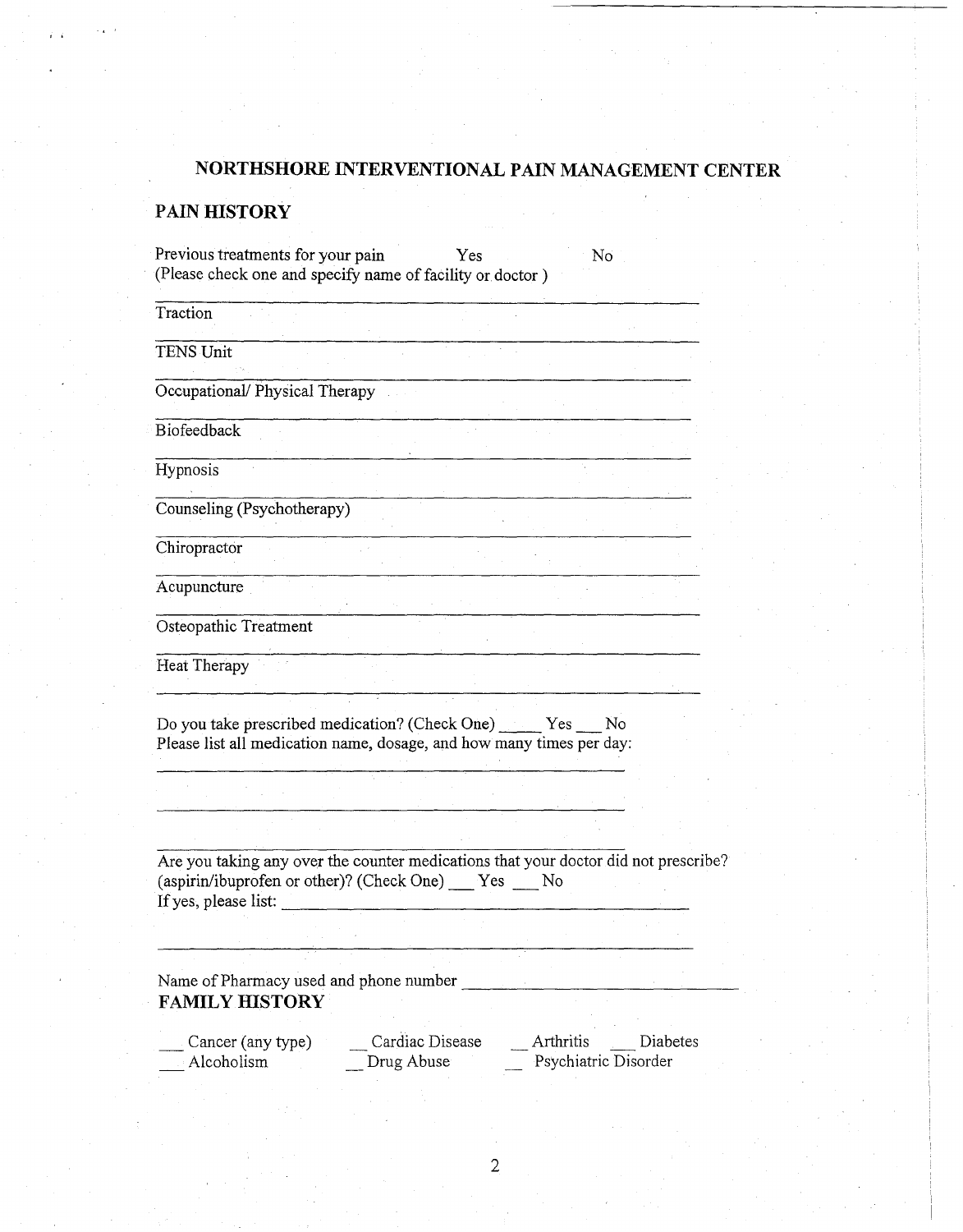### PAIN HISTORY

#### Allergies?

Please list any allergies you have (including medication and foods):

Have you had any of the following conditions? (Please circle and describe information in both columns)

| Yes No Cardiac problems                                               | Yes No Thyroid disorder                   |  |  |  |
|-----------------------------------------------------------------------|-------------------------------------------|--|--|--|
| Yes No Pacemaker                                                      | Yes No Hepatitis, jaundice, liver disease |  |  |  |
| Yes No High Blood Pressure                                            | Yes No. Asthma                            |  |  |  |
| Yes No CVA (Stroke)                                                   | Yes No Tuberculosis                       |  |  |  |
| Yes No Dizziness                                                      | Yes No Other Pulmonary disease            |  |  |  |
| Yes No Arthrtis                                                       | Yes No Cancer                             |  |  |  |
| Yes No Anemia                                                         | Yes No GU/bladder/prostate problems       |  |  |  |
| Yes No Previous Blood Transfusion                                     | Yes No Rheumatic Fever                    |  |  |  |
| Yes No Measles                                                        | Yes No Glaucoma                           |  |  |  |
| Yes No Mumps                                                          | Yes No Kidney disease                     |  |  |  |
| Yes No Chicken pox                                                    | Yes No Skin Disorder/Rash                 |  |  |  |
| Yes No ENT Problems                                                   | Yes No Transplant                         |  |  |  |
| Yes No Cataracts                                                      | Yes No Mitral Valve Prolapse              |  |  |  |
| Yes No Are you pregnant?                                              | Last menstrual period                     |  |  |  |
| Yes No Are you trying to get pregnant?                                |                                           |  |  |  |
| Yes No Do you smoke/ use tobacco products-now or in past?             |                                           |  |  |  |
| Type: Amount:                                                         | How many years:                           |  |  |  |
| Yes No Are you taking any anticoagulants (blood thinner)?             |                                           |  |  |  |
| Yes No Bleeding problems<br><b>Contract Contract</b>                  | Yes No Sexually transmitted disease       |  |  |  |
| Yes No Do you drink?                                                  | Yes No Immunizations up to date?          |  |  |  |
| Type/amount:                                                          | Yes No Communicable disease exposure      |  |  |  |
| Yes No Anesthesia problems                                            | Yes No Psychiatric / mental disorder      |  |  |  |
|                                                                       | Yes No Sickle Cell disease/trait          |  |  |  |
| Level of Education:                                                   | Yes No Seizures                           |  |  |  |
| Yes No Dentures/ partial/ other                                       | Yes No Diabetes                           |  |  |  |
| Yes No Visual problems/ glasses                                       | Yes No Drug Dependence                    |  |  |  |
| Yes No Coffee/Caffeine drink Use. Amount/day:                         |                                           |  |  |  |
| Does your pain interrupt your sleep? (Check One) _____ Yes ____<br>No |                                           |  |  |  |
| How many times a night? Do you take medication to help you sleep?     |                                           |  |  |  |
| What makes your pain worse?                                           |                                           |  |  |  |
|                                                                       |                                           |  |  |  |

What makes your pain better?

Have you had any recent changes in your appetite or weight? (Please circle either that applies)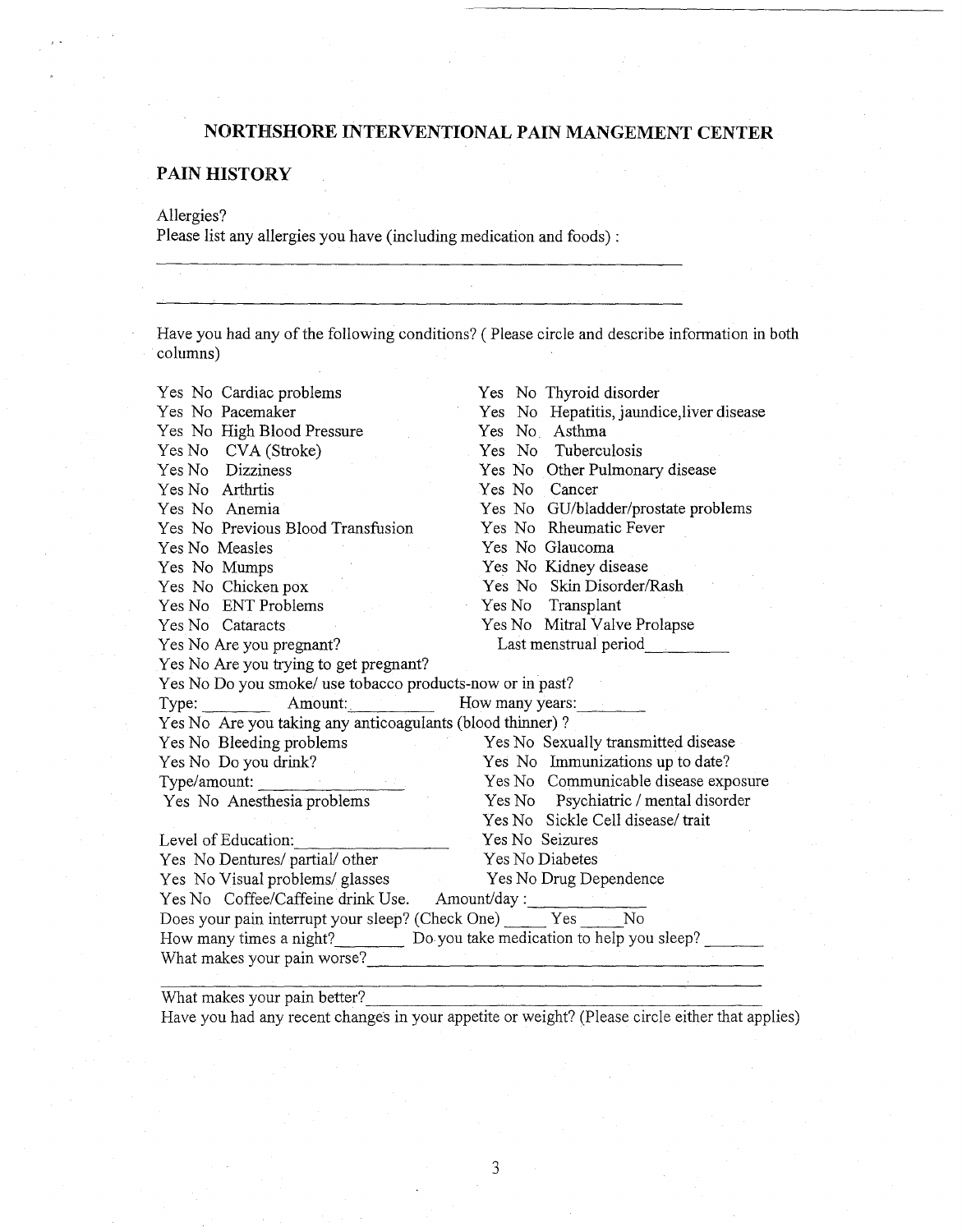# **REVIEW OFSYSTEMS - INITIALEVALUATION**

*Check any that apply to you:* 

| <b>Constitutional:</b>                 | unexplained weight change<br>fever<br>recent trips out of the United States                          | flu like symptoms                         |  |  |  |
|----------------------------------------|------------------------------------------------------------------------------------------------------|-------------------------------------------|--|--|--|
| Ear, nose, throat & mouth:             | headaches<br>vision changes                                                                          |                                           |  |  |  |
|                                        | hearing loss<br>ringing in your ears                                                                 | dizziness                                 |  |  |  |
|                                        | hoarseness<br>runny nose                                                                             | oral tissue lesions                       |  |  |  |
| Cardiovascular:                        | chest pain<br>heart attack<br>acute congestive heart failure past six months                         | falling out episodes                      |  |  |  |
|                                        |                                                                                                      |                                           |  |  |  |
| <b>Respiratory:</b>                    | wheezing S.O.B.<br>environmental allergies<br>asthma                                                 |                                           |  |  |  |
|                                        |                                                                                                      | smoking                                   |  |  |  |
| <b>Gastrointestinal:</b>               | _indigestion<br>difficulty swallowing                                                                | ____ abdominal pain                       |  |  |  |
|                                        | vomiting Theorem<br>nausea                                                                           | diarrhea                                  |  |  |  |
|                                        | jaundice<br>constipation                                                                             | change in bowel function                  |  |  |  |
|                                        | rectal bleeding                                                                                      | inability to control bowel movements      |  |  |  |
| <b>Genitourinary:</b>                  | painful urination<br>frequent urination                                                              |                                           |  |  |  |
|                                        | blood in urine<br>unable to control urination                                                        |                                           |  |  |  |
|                                        | nocturia (need to urinate at night)                                                                  |                                           |  |  |  |
|                                        | last menstrual period                                                                                |                                           |  |  |  |
| Musculoskeletal:                       | restriction<br>joint swelling                                                                        | joint pain<br>muscle pain                 |  |  |  |
|                                        | lesions<br>change in hair or nails                                                                   | open skin sores, lacerations or abrasions |  |  |  |
|                                        |                                                                                                      |                                           |  |  |  |
| Neurological:                          | fainting spells ________ paralysis<br>seizures                                                       |                                           |  |  |  |
|                                        | weakness<br>tremor                                                                                   |                                           |  |  |  |
| <b>Psychiatric:</b>                    | depression                                                                                           | suicide attempts/plans anxiety disorders  |  |  |  |
|                                        | fear of needles                                                                                      |                                           |  |  |  |
|                                        |                                                                                                      |                                           |  |  |  |
| <b>Endocrine:</b>                      | thyroid disorders<br>diabetes                                                                        |                                           |  |  |  |
| Hematologic / Lymphatic: ______ anemia |                                                                                                      |                                           |  |  |  |
|                                        | ____ abnormal bleeding                                                                               |                                           |  |  |  |
|                                        |                                                                                                      |                                           |  |  |  |
| <b>Social History:</b>                 | Marital Status: ___ Married ____ Single ___ Divorced/Separated ___ Widowed                           |                                           |  |  |  |
|                                        | Current Employment: ___Working/Occupation _________________; ___Unemployed ___Retired                |                                           |  |  |  |
|                                        | Military Service: ____ Yes ____ No If yes, branch _______________________________                    |                                           |  |  |  |
|                                        | Use of "Street / Non-Prescription" drugs: ___ Yes ___ No Explain: __________________________________ |                                           |  |  |  |
| Alcohol Use: None                      |                                                                                                      |                                           |  |  |  |
|                                        | Level of Education: Sexual History: Sexual History: 1 Prefer Not to Answer                           |                                           |  |  |  |
|                                        |                                                                                                      |                                           |  |  |  |
| <b>Patient Signature</b>               |                                                                                                      | Date                                      |  |  |  |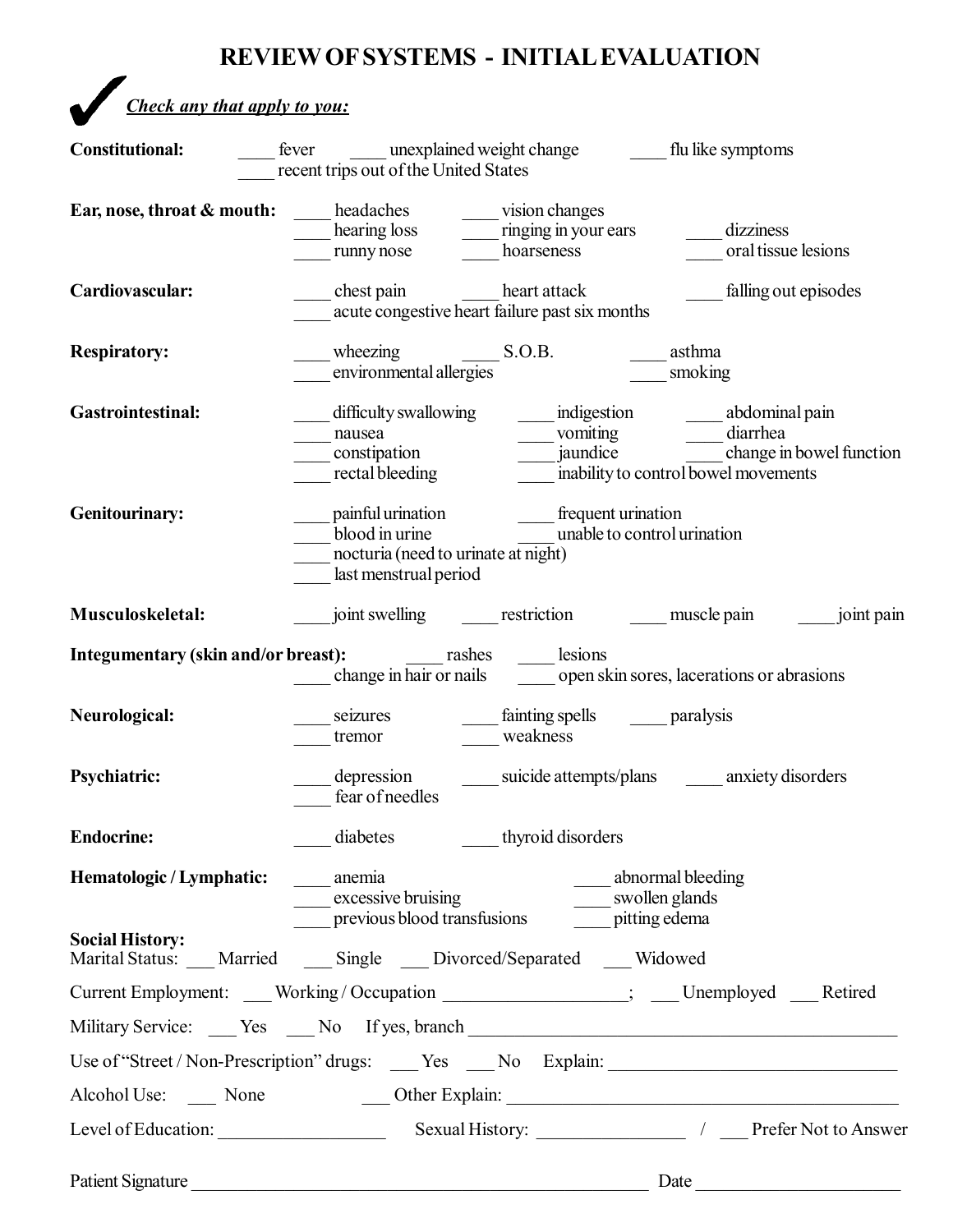#### PAIN HISTORY

Have your had any of these tests?

| <b>TEST</b>                          | <b>DATE</b>                                                                                                                                                                              |  | <b>LOCATION</b> |
|--------------------------------------|------------------------------------------------------------------------------------------------------------------------------------------------------------------------------------------|--|-----------------|
| X-Ray                                |                                                                                                                                                                                          |  |                 |
| Laboratory/Blood                     |                                                                                                                                                                                          |  |                 |
| CT Scan/MRI                          |                                                                                                                                                                                          |  |                 |
| EMG (Nerve Conduction)               |                                                                                                                                                                                          |  |                 |
| Myelogram                            |                                                                                                                                                                                          |  |                 |
| Thermogram                           |                                                                                                                                                                                          |  |                 |
| Epiduralgram                         |                                                                                                                                                                                          |  |                 |
| Other                                |                                                                                                                                                                                          |  |                 |
| Who referred you to the Pain Center? |                                                                                                                                                                                          |  |                 |
|                                      | Please list any surgeries you have had and the approximate dates:                                                                                                                        |  |                 |
|                                      |                                                                                                                                                                                          |  |                 |
|                                      |                                                                                                                                                                                          |  |                 |
|                                      |                                                                                                                                                                                          |  |                 |
|                                      | During your care at Northshore Interventional Pain Management Center, we periodically call<br>your home to inform you of upcoming appointments, outcome of treatment, etc. Do you object |  |                 |

object to us leaving a message for you on your answering machine? (Circle One) Yes/No

Do you have certain persons that you would NOT like us to discuss your condition with when we call your home? If so, please list:

Would you prefer we call you at work if you do not answer at home? (Circle One) Yes/ No If yes, please list work number: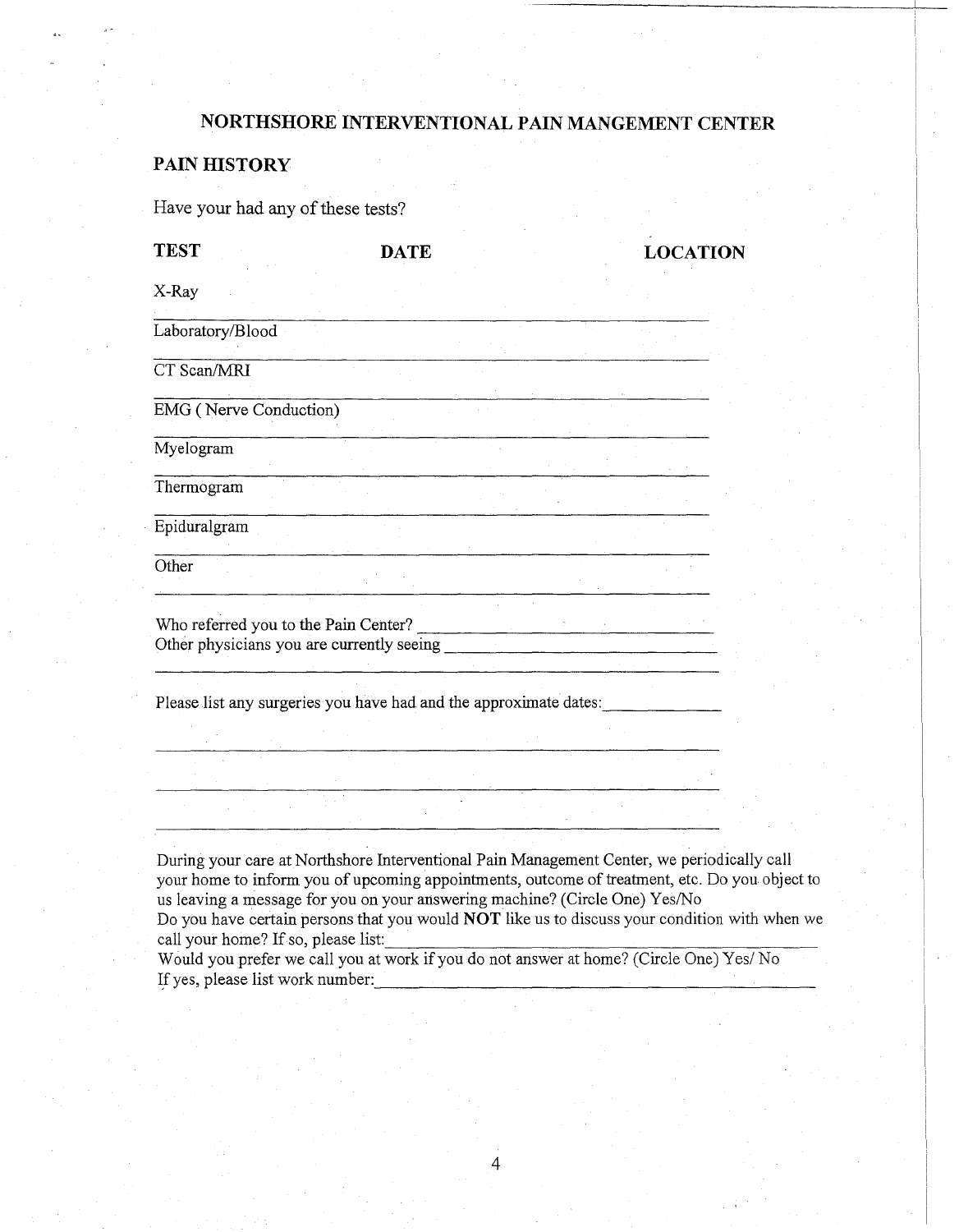#### PAIN HISTORY

On the drawings below, please indicate exactly where your pain is located. If the pain begins in one spot and travels to another, then draw a line to where it ends. If it involves a whole area, then shade in the affected area. If your pain is in the head or face areas, please use next page.



Where is your pain located? Check Areas.

- Low Back
- Mid Back
- **Upper Back**
- Neck
- Chest
- Abdomen
- Groin
- Left Buttock **Right Buttock**
- Left Thigh
- Right Thigh
- Left Calf
- Right Calf
- Left Ankle or Foot Right Ankle or Foot Left Shoulder Right Shoulder Left Arm Right Arm Left Hand or Wrist Right Hand or Wrist Head Face Other (List)

5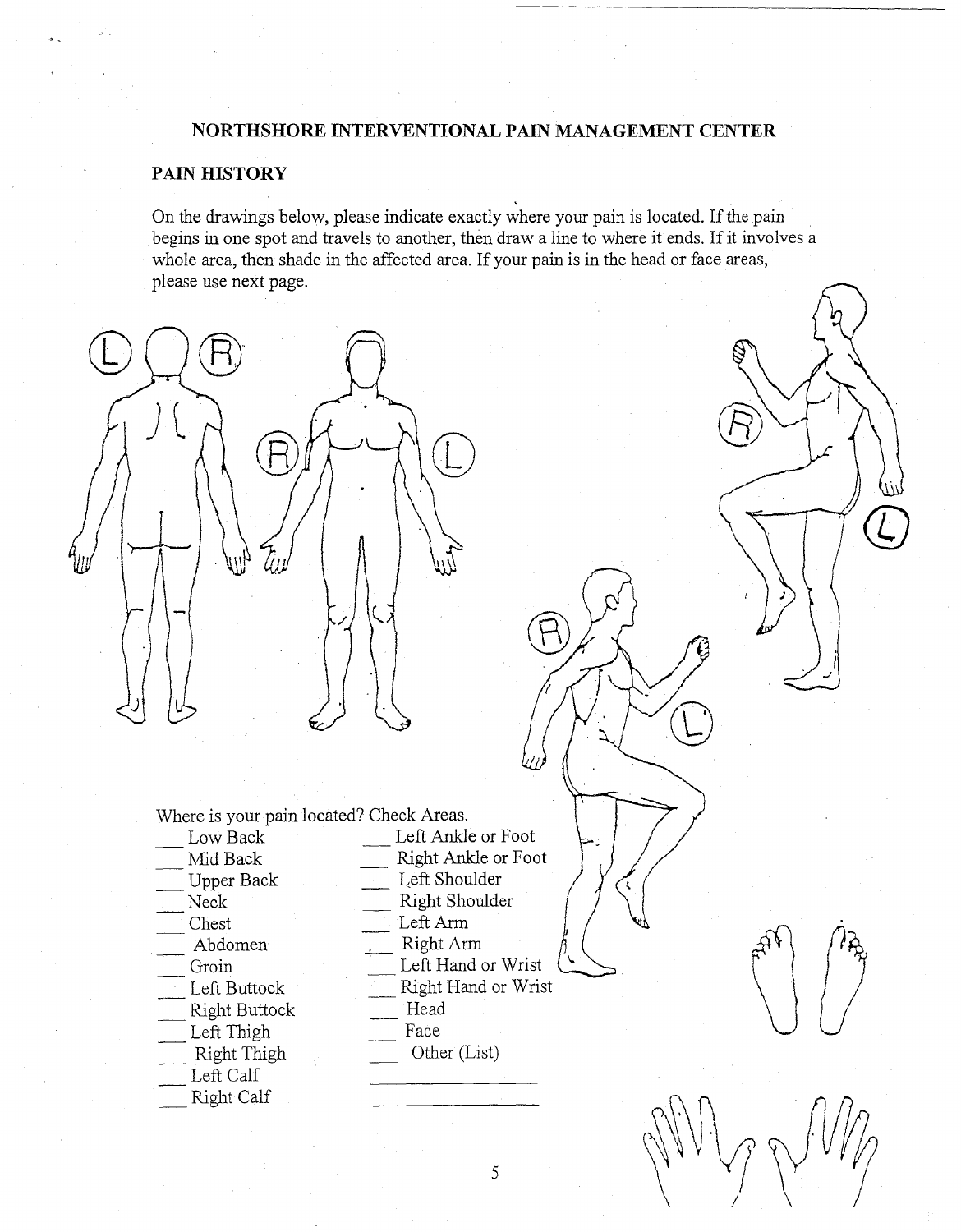PAIN HISTORY



6